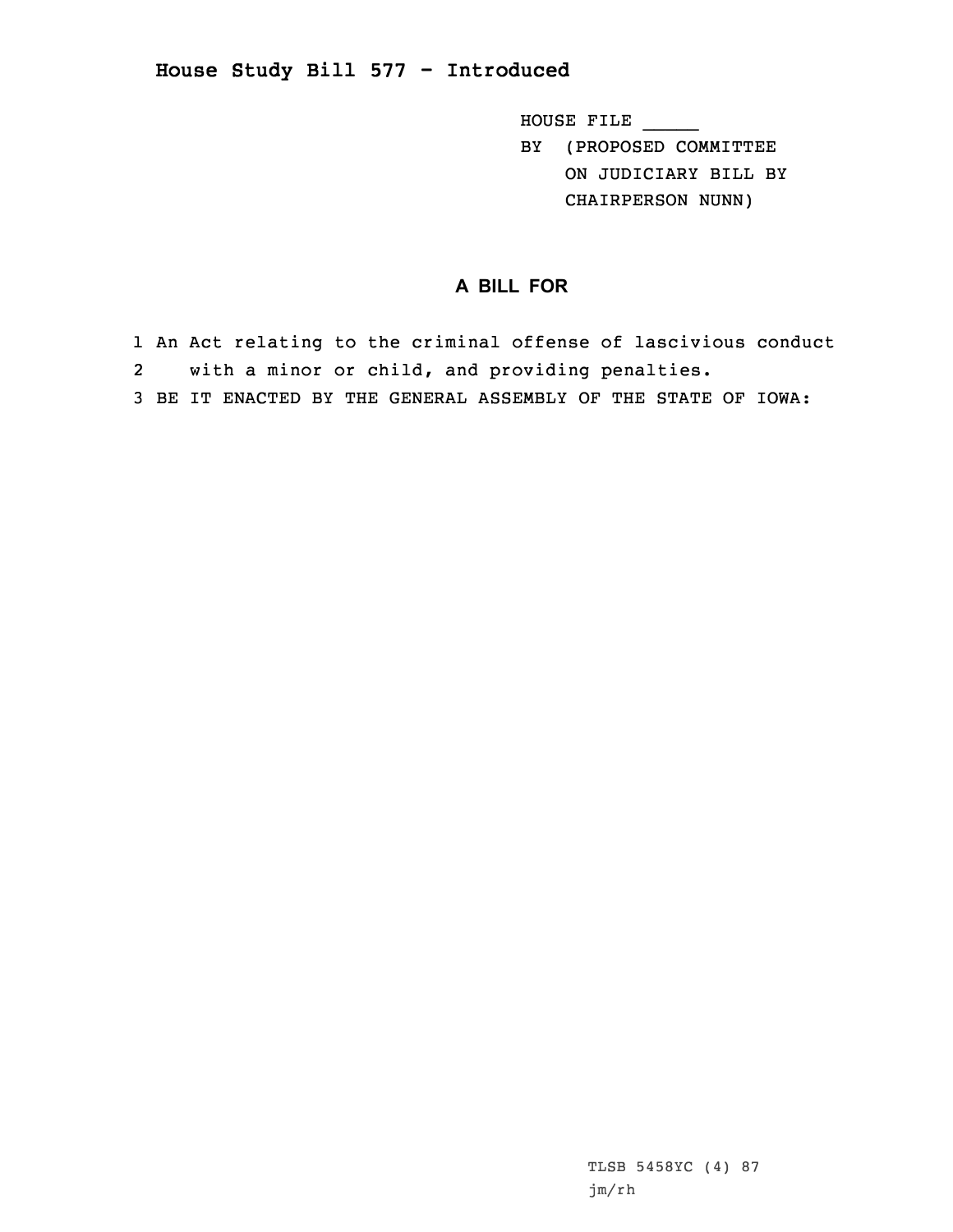1 Section 1. Section 709.14, Code 2018, is amended by striking 2 the section and inserting in lieu thereof the following:

3 **709.14 Lascivious conduct with <sup>a</sup> minor or child.**

4 1. *a.* It is unlawful for <sup>a</sup> person or child eighteen years of age or older who is in <sup>a</sup> position of authority over <sup>a</sup> minor to force, persuade, or coerce <sup>a</sup> minor, with or without consent, to disrobe or partially disrobe for the purpose of arousing or satisfying the sexual desires of either of them.

 *b.* A violation of this subsection is <sup>a</sup> serious misdemeanor. 2. *a.* It is unlawful for <sup>a</sup> person eighteen years of age or older who is in <sup>a</sup> position of authority over <sup>a</sup> child to perform any of the following acts with <sup>a</sup> child, with or without consent, for the purpose of arousing or satisfying the sexual desires of either of them:

15 (1) Fondle or touch the inner thigh, groin, buttock, anus, 16 or breast of the child.

 (2) Touch the clothing covering the immediate area of the inner thigh, groin, buttock, anus, or breast of the child. (3) Solicit or permit the child to fondle or touch the inner thigh, groin, buttock, anus, or breast of the person.

21 (4) Solicit the child to engage in any act prohibited under 22 subsection 3, paragraph *"a"*, subparagraph (1), (2), or (3).

 *b.* A violation of this subsection is <sup>a</sup> serious misdemeanor. 24 3. *a.* It is unlawful for <sup>a</sup> person eighteen years of age or older who is in <sup>a</sup> position of authority over <sup>a</sup> child to perform any of the following acts with <sup>a</sup> child, with or without consent, for the purpose of arousing or satisfying the sexual desires of either of them:

29 (1) Fondle or touch the pubes or genitals of the child. 30 (2) Permit or cause the child to fondle or touch the <sup>31</sup> person's genitals or pubes.

<sup>32</sup> (3) Cause the touching of the person's genitals to any part 33 of the body of the child.

34 (4) Solicit the child to engage in <sup>a</sup> sex act or solicit <sup>a</sup> 35 person to arrange <sup>a</sup> sex act with the child.

 $-1-$ 

LSB 5458YC (4) 87 jm/rh 1/3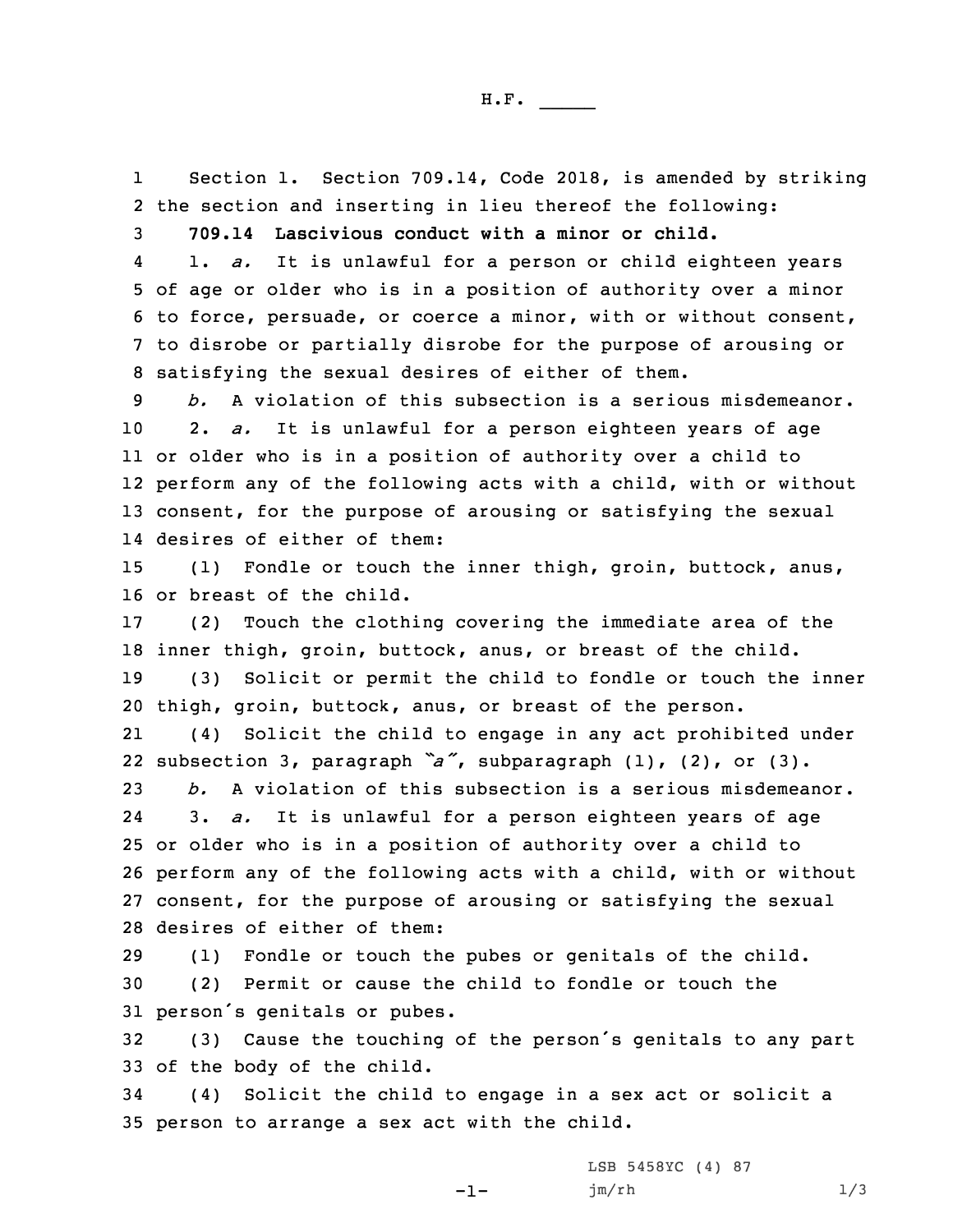H.F. \_\_\_\_\_

1 (5) Inflict pain or discomfort upon the child or permit the 2 child to inflict pain or discomfort on the person.

3 *b.* <sup>A</sup> violation of this subsection is an aggravated 4 misdemeanor.

<sup>5</sup> 4. For purposes of subsections <sup>2</sup> and 3, *"child"* means <sup>a</sup> 6 person fourteen or fifteen years of age.

7 EXPLANATION

8 **The inclusion of this explanation does not constitute agreement with** <sup>9</sup> **the explanation's substance by the members of the general assembly.**

10 This bill relates to the criminal offense of lascivious 11 conduct with a minor or child.

12 <sup>A</sup> person commits lascivious conduct with <sup>a</sup> minor when <sup>a</sup> person over 18 years of age who is in <sup>a</sup> position of authority over <sup>a</sup> child performs any of the following acts with <sup>a</sup> child, with or without consent, for the purpose of arousing or satisfying the sexual desires of either of them: fondle or touch the inner thigh, groin, buttock, anus, or breast of the child; touch the clothing covering the immediate area of the inner thigh, groin, buttock, anus, or breast of the child; solicit or permit the child to fondle or touch the inner thigh, groin, buttock, anus, or breast of the person; or solicit the child to engage in certain acts prohibited by the bill in Code 23 section  $709.14(3)(a)(1)$ , (2), or (3). A person who violates this provision commits <sup>a</sup> serious misdemeanor.

 <sup>A</sup> person commits lascivious conduct with <sup>a</sup> child when <sup>a</sup> person over 18 years of age who is in <sup>a</sup> position of authority over <sup>a</sup> child performs any of the following acts with <sup>a</sup> child, with or without consent, for the purpose of arousing or satisfying the sexual desires of either of them: fondle or touch the pubes or genitals of the child; permit or cause 31 the child to fondle or touch the person's genitals or pubes; cause the touching of the person's genitals to any part of the body of the child; solicit the child to engage in <sup>a</sup> sex act or solicit <sup>a</sup> person to arrange <sup>a</sup> sex act with the child; or inflict pain or discomfort upon the child or permit the child

 $-2-$ 

LSB 5458YC (4) 87 jm/rh 2/3